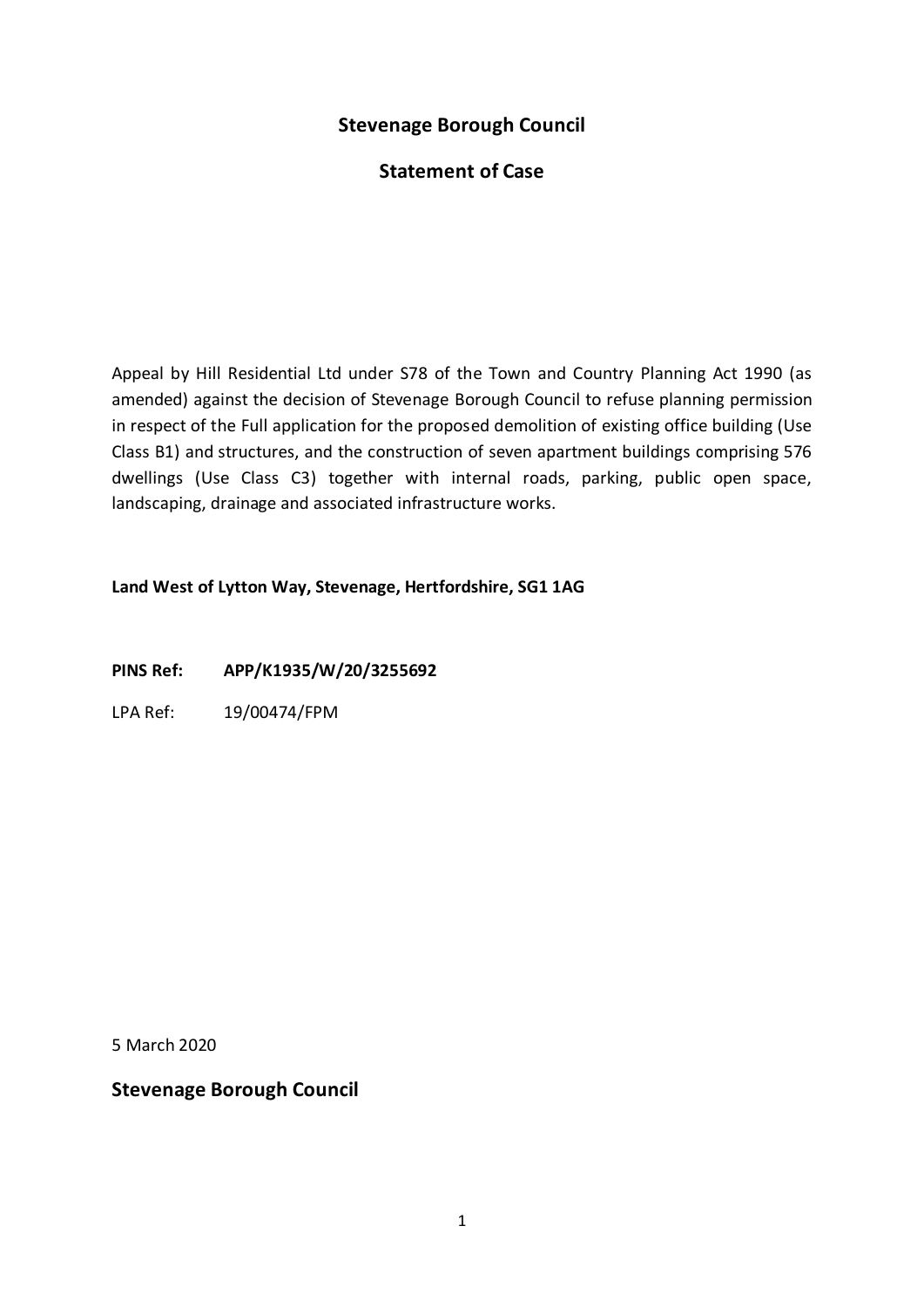| 1. INTRODUCTION                                  | 3  |
|--------------------------------------------------|----|
| <b>2. SITE DESCRIPTION</b>                       | 3  |
| <b>3. POLICY CONTEXT</b>                         | 3  |
| 4. PLANNING CONSIDERATIONS                       | 5  |
| 5. CHANGES SINCE THE APPLICATION WAS REFUSED     | 5  |
| 6. MAIN ISSUES                                   |    |
| 7. RESPONSE TO THE APPELLANT'S STATEMENT OF CASE | 13 |
| <b>8. PLANNING BALANCE</b>                       | 14 |
| <b>CONCLUSION</b><br>9.                          | 16 |

**Contents page**

## **Appendices**

Appendix 1 – Housing Land Supply

Appendix 2 – Design, character & appearance

Appendix 3 - Infrastructure

Appendix 4 – Court of Appeal Judgment– Gladman Development Ltd Vs Secretary of State for Housing, Communities & Local Government, Corby Borough Council and Uttlesford District Council

Appendix 5 – Court of Appeal Judgment – Hallam Land Management Ltd Vs Secretary of State for Housing, Communities & Local Government, Eastleigh Borough Council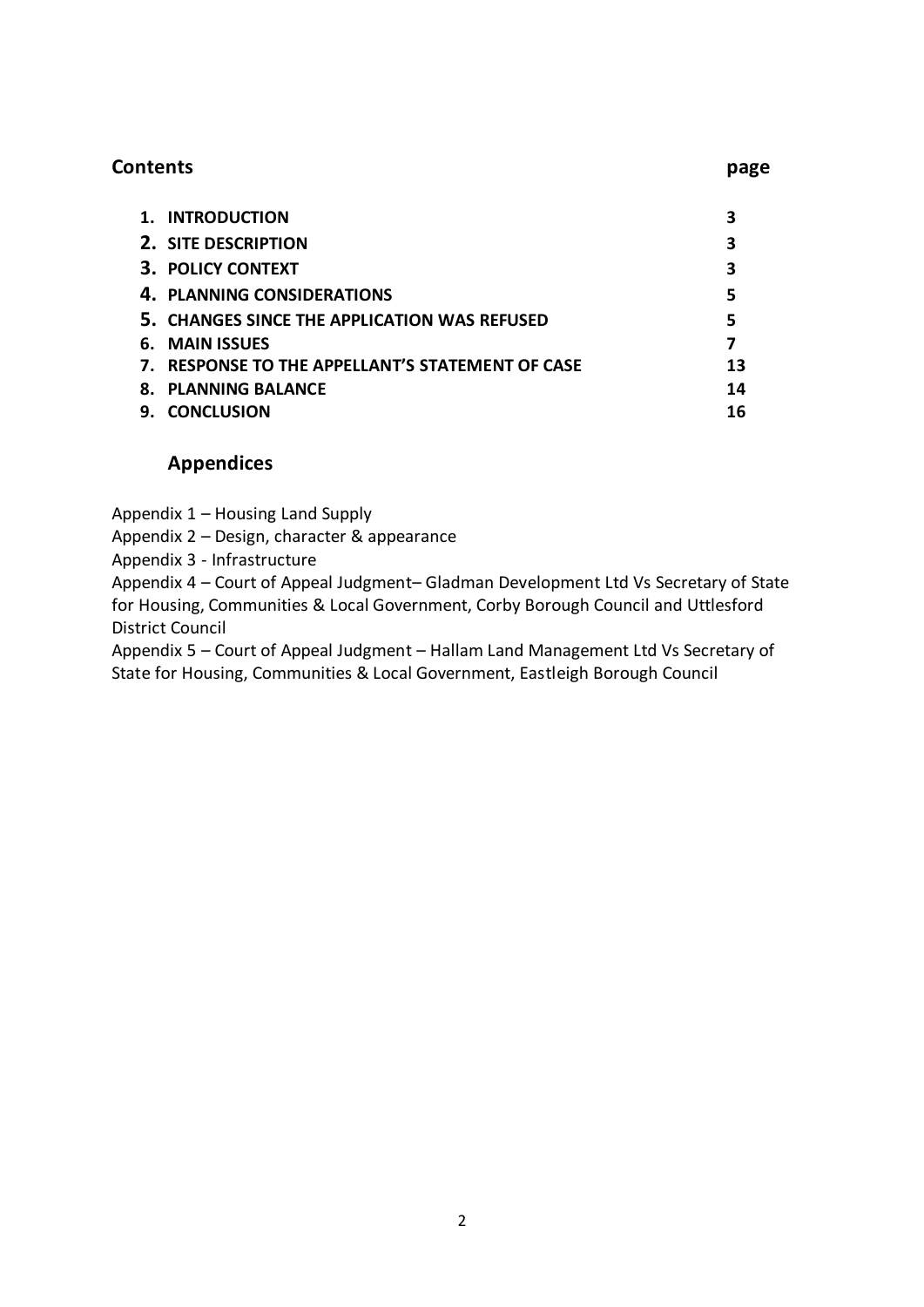## **1.0 INTRODUCTION**

1.1 This statement of case sets out the Council's reasons for resisting the planning appeal made under s.78 of the Town and Country Planning Act 1990 by Hill Residential Limited against Stevenage Borough Council's ("the Council") decision of to refuse planning permission for the above development.

## **2.0 SITE DESCRIPTION**

2.1 The appeal site is located close to the roundabout junction of Lytton Way and Fairlands Way. It comprises the former office building known as the Icon, which is a 7/8 storey high, primarily glazed building. The site is bordered to the west by the East Coast Main Line railway line, beyond which are residential properties in Kilby Road/Watson Road and to the east adjoins Lytton Way, from where the vehicular access is taken. The northern boundary of the site adjoins Trinity Road which forms the roundabout linking it with Lytton Way and the southern boundary abuts Lytton Way.

2.2 The site is relatively flat, although an embankment slopes down toward Lytton Way on the eastern boundary of the site. This leads to a cycle way and footpath which runs north south along this eastern boundary of the site continuing in either direction. The existing building is a large office building constructed in the 1980's and is a prominent and recognisable feature in Stevenage due to its clear visibility from many parts of the town as well as its unique design. The building footprint is multi-angled and is constructed with large glazed elevations which step-in as the building rises. The building features a large ground floor reception and full height atrium area. It is served by undercroft car parking as well as additional open parking areas and small green spaces.

## **3.0 POLICY CONTEXT**

3.1 Section 38 (6) of the Planning & Compulsory Purchase Act 2004 requires that, when making a determination on development proposals, the decision shall be made in accordance with the Development Plan unless material considerations indicate otherwise. For Stevenage the statutory development plan comprises:

• The Stevenage Borough Council Local Plan 2011-2031 adopted May 2019

• Hertfordshire Waste Development Framework 2012 and Hertfordshire Waste Site Allocations Development Plan Document (adopted 2012 and 2014); and

• Hertfordshire Minerals Local Plan 2002 – 2016 (adopted 2007)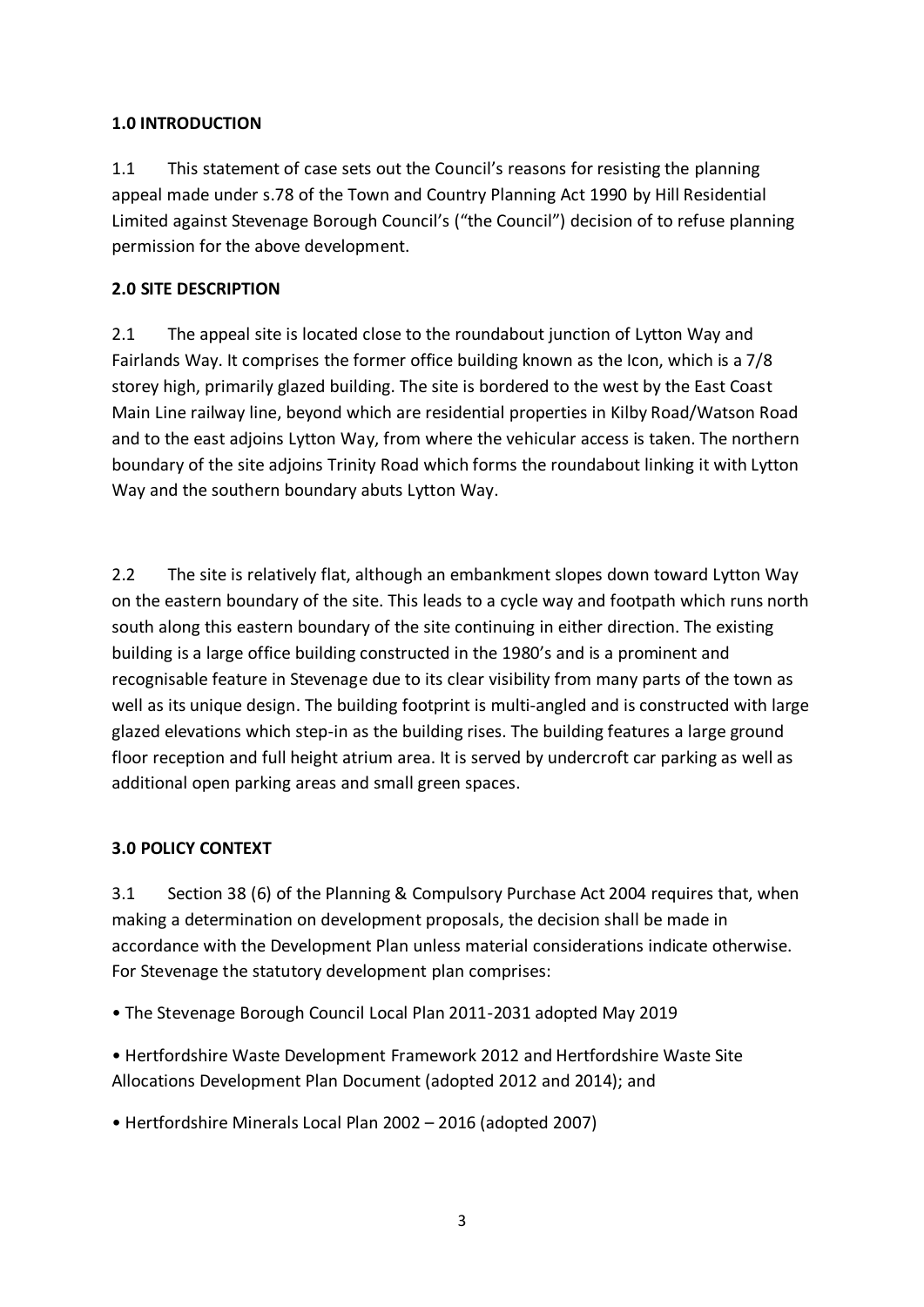3.2 The following policies of the adopted Local Plan are considered relevant to this appeal:

Policy SP1: Presumption in favour of sustainable development;

Policy SP2: Sustainable development in Stevenage;

Policy SP5: Infrastructure;

Policy SP6: Sustainable transport;

Policy SP7: High quality homes;

Policy SP8: Good design;

Policy SP9: Healthy Communities

Policy SP11: Climate change, flooding and pollution;

Policy SP12: Green infrastructure and the natural environment;

Policy SP13: The historic environment;

Policy IT3: Infrastructure;

Policy IT4: Transport assessments and travel plans;

Policy IT5: Parking and access;

Policy IT6: Sustainable transport;

Policy IT7: New and improved links for pedestrians and cyclists;

Policy HO7: Affordable housing targets;

Policy HO8: Affordable housing tenure, mix and design;

Policy HO9: House types and sizes;

Policy GD1: High quality design;

Policy HC8: Sports facilities in new developments;

Policy FP1: Climate change;

Policy FP2: Flood Risk in Flood Zone 1;

Policy FP5: Contaminated land;

Policy FP7: Pollution;

Policy FP8: Pollution sensitive uses;

Policy NH5: Trees and woodland;

Policy NH7: Open space standards;

Policy NH10 – Conservation Areas.

It should be noted that the Stevenage Local Plan was adopted less than 2 years ago. It should be afforded full weight.

3.3 Supplementary Planning Documents

Parking Provision and Sustainable Transport SPD October 2020. Stevenage Design Guide SPD January 2009.

3.4 Other relevant material considerations include:

- National Planning Policy Framework (NPPF)
- National Planning Practice Guidance (PPG)
- National Design Guide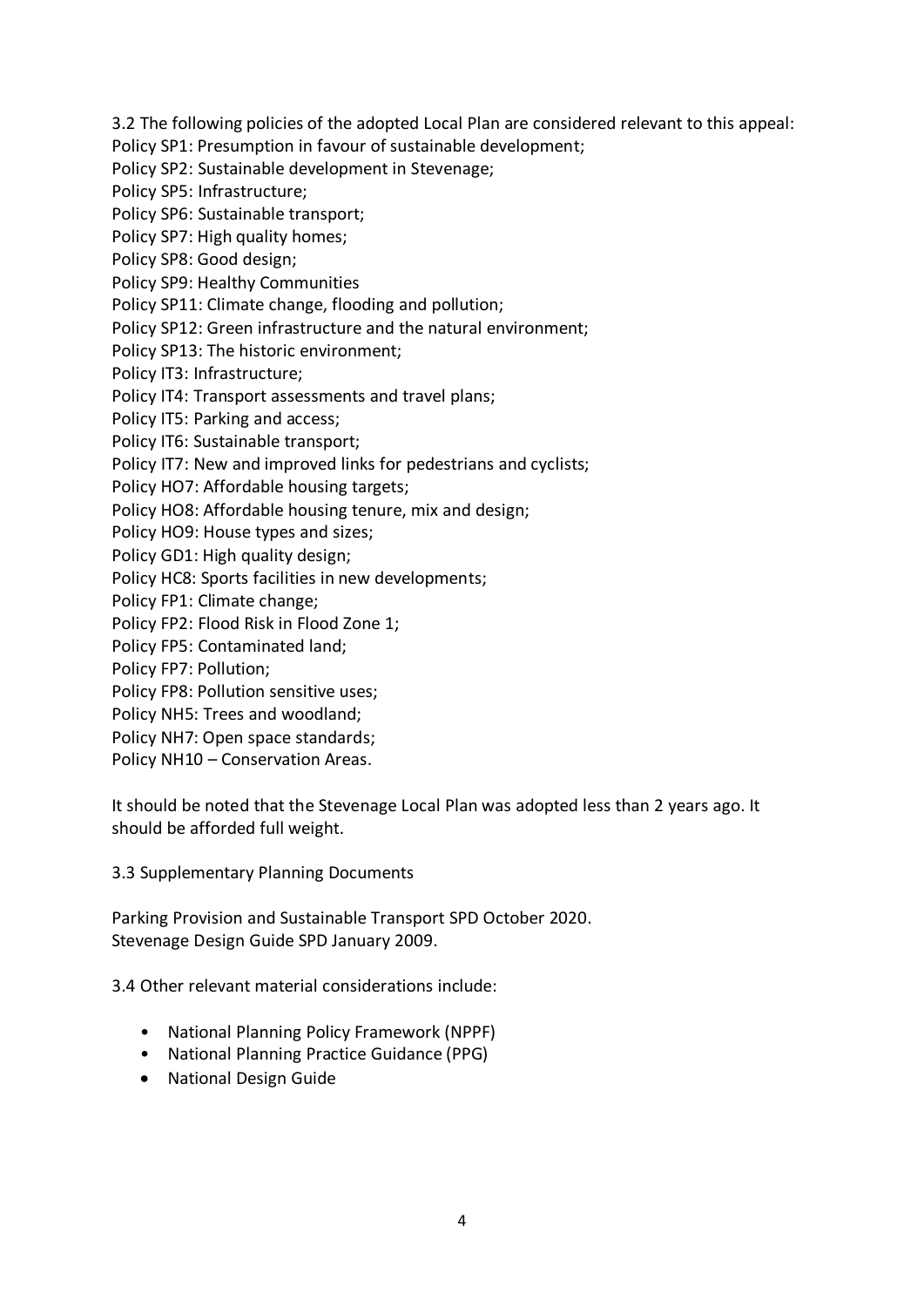### **4.0 PLANNING CONSIDERATIONS**

4.1 Council Officers delivered a report on the application to the Planning Committee in March 2020 with a recommendation for approval. Having considered the report and heard from a number of objectors to the proposal, Members decided to refuse the application for the following reasons:

- 1. The proposed development by virtue of its height, design and appearance would result in an incongruous form of development which would be harmful to the visual amenities of the area. The proposal would, therefore, be contrary to policies SP7, SP8 and GD1 of the Stevenage Borough Local Plan 2011-2031 and the advice in the National Planning Policy Framework 2019 and the Planning Practice Guidance 2014 relating to high quality design.
- 2. The proposal comprising 576 dwellings in 7 flatted blocks on this constrained site would result in an overdevelopment of the site which would be harmful to the character and appearance of the area. The proposal would, therefore, be contrary to policies SP7, SP8 and GD1 of the Stevenage Borough Local Plan 2011-2031 and the advice in the National Planning Policy Framework 2019 and the Planning Practice Guidance 2014 relating to high quality design.
- 3. The proposal would fail to provide the necessary mitigation required to deal with the impact that the proposed development would have on the demand on the infrastructure required to support the proposed development. The proposal would, therefore, be contrary to policy SP5 of the Stevenage Borough Local Plan 2011-2031.

## **5.0 CHANGES SINCE THE APPLICATION WAS REFUSED**

5.1 The application was refused on 6th March 2020. On the 1st April 2020 Stevenage Borough Council introduced the Community Infrastructure Levy. The appeal proposal, if granted planning permission, would therefore liable to pay CIL.

5.2 In October 2020 the Council adopted a new Parking Provision and Sustainable Transport SPD and revoked the Parking Provision SPD (adopted 2012). The appeal proposal, when assessed against the revised standards for cycle parking would fail to provide sufficient parking for the range of cycle needs.

5.3 At the time the application was considered by the Planning Committee the applicant had provided a detailed financial viability assessment which demonstrated that the proposal was unable to provide the policy compliant position of 25% affordable housing. The applicant then proposed two options in relation to affordable housing. These were:

Option1: The provision of 98 affordable homes all as Affordable Rent. The applicant considered that this best met the need for Affordable Homes within the Borough. That would equate to 90% of the required level (allowing for vacant building credit). This would be provided as follows: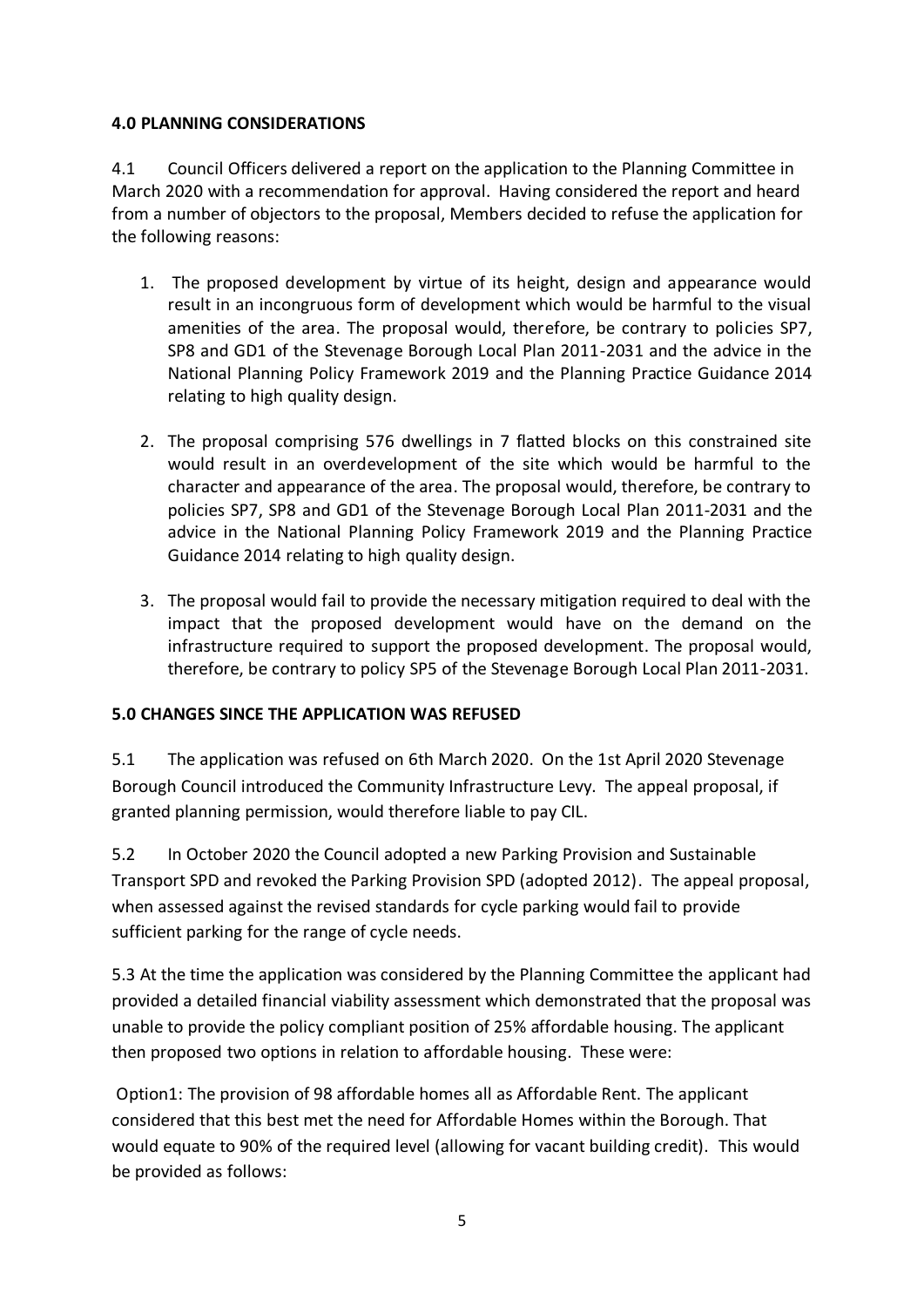35 x 1 bed 45 x 2 bed (4p)

10 x 3 bed (5p)

8 x 1 bed modular homes, to be delivered on the Council's development at Hertford Road. Should that not prove achievable, a financial contribution of £65,000 per modular home to enable delivery elsewhere on council land.

Option 2:

A policy compliant version (allowing for VBC) of 109 affordable homes on site, comprising:

76 affordable rented homes (35 x 1 bed, 39 x 2 bed, 2 x 3 bed) (70%)

33 shared ownership homes (10x1 bed, 15x2 bed, 8 x3 bed) (30%)

This latter option resulted in 76 rented homes being provided rather than 98.

5.4 In light of the introduction of CIL, the appeal proposal now includes an updated Viability Assessment which has been evaluated by the Council's Independent Viability Consultants. This demonstrated that the now proposed development, with the reduced provision of 52 affordable rented homes, residualises a profit of 12.43% on GDV, below the benchmark profit of 16.98% (i.e. 17.5% on private and 6% for affordable housing).

The appellant concludes that the proposed development of 52 dwellings, all for affordable rent, is policy compliant.

5.5 The Housing Delivery Test, published in January 2021, indicated that the delivery of housing in Stevenage was substantially below (less than 75% of) the housing requirement over the previous three years. It is therefore acknowledged that paragraph 11 (d) Footnote 7 of the Framework is engaged. As a result, the relevant test for decision makers in this circumstance is whether any adverse impacts of granting planning permission "would significantly and demonstrably outweigh the benefits, when assessed against the policies in this Framework taken as a whole".

5.6 In summary the Council has reviewed the changed circumstances since permission was originally refused and in particular the requirement in national policy to apply the titled balance. The Council considers that the adverse impacts of granting planning permission for this proposal do not significantly and demonstrably outweigh the benefits when assessed against the policies in the NPPF taken as a whole.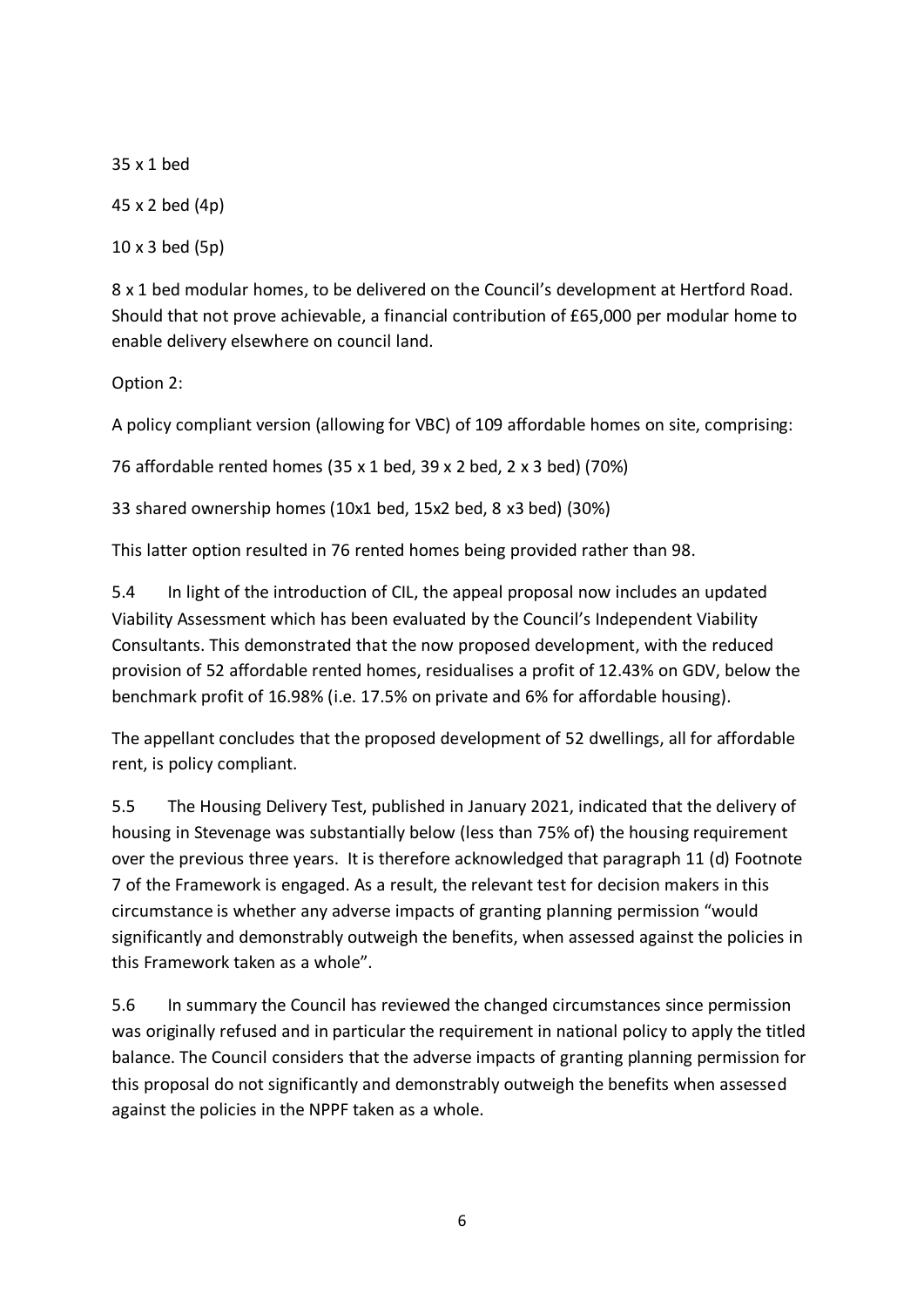### **6.0 MAIN ISSUES**

6.1 In line with PINS Guidance this Statement of Case set outs the Council's case in support of the Council's reasons for refusal of the proposal. The main issues for consideration now are:

- Whether the proposed development would comprise high quality design that would enhance the visual amenities of the surrounding area.
- Whether the proposal would result in an overdevelopment of the site which would be harmful to the character and appearance of the area
- Whether the proposed development would result in an unacceptable demand on infrastructure for which no mitigation is provided.
- Whether the Council can demonstrate a 5 Year Housing Land Supply

#### **Impact upon the character, appearance and visual amenities of the Area**

6.2 Paragraph 124 states that the achievement of high quality buildings and places is fundamental to what the planning and development process should achieve and good design is a key aspect of sustainable development. Permission should be refused for development of poor design that fails to take the opportunities available for improving the character and quality of an area and the way it functions.

6.3 Paragraph 127 stipulates that planning decisions should ensure development functions well and adds to the overall quality of the area, not just in the short term but over the lifetime of the development. It also sets out that development should be visually attractive as a result of good architecture, layout and appropriate and effective landscaping is sympathetic to local character and history, including the surrounding built environment and landscape setting. In addition, the NPPF sets out that development should establish or maintain a strong sense of place, using arrangements of streets, spaces, building types and materials to create attractive, welcoming and distinctive places to live, work and visit. It also stipulates that development should optimise the potential of the site to accommodate and sustain an appropriate mix of development and finally, create places that are safe, inclusive and accessible.

6.4 Policy SP7 of the adopted Local Plan sets out that the Local Plan supports significant growth in and around Stevenage to help meet needs across the market area. Policy SP8 states that new development will be required to achieve the highest standards of design and sustainability.

Policy GD1 of the adopted local plan requires all forms of development to meet a high standard of design which includes form of built development, elevational treatment and materials along with how the development would integrate with the urban fabric, its relationship between buildings, landscape design and relevant aspects of sustainable design.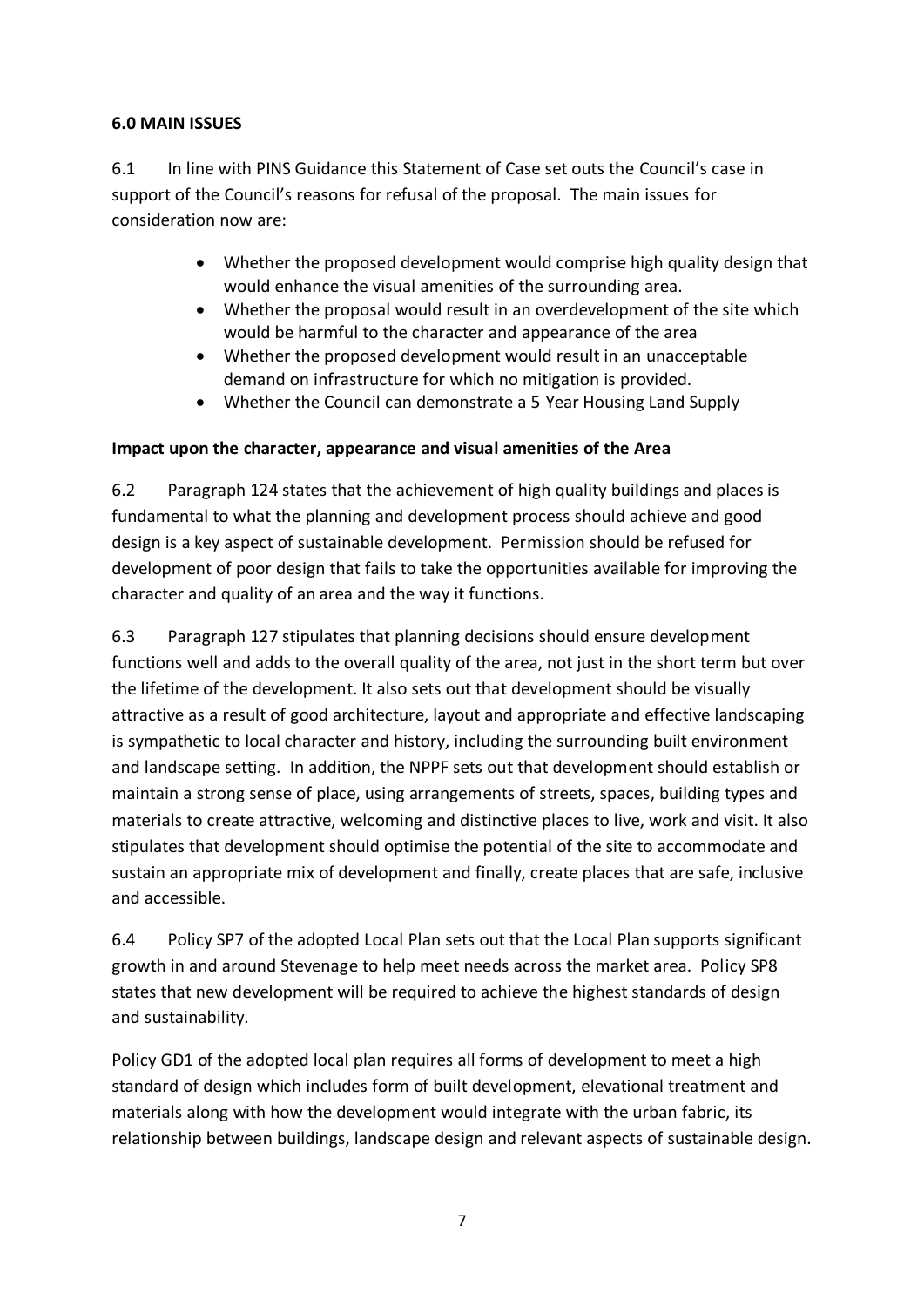These policies are part of the recently adopted development plan and should be afforded full weight.

6.5 Reason for Refusal 1 relates to the design of the proposed development and the harm to the visual amenities of the area. The excessive height of the proposed blocks, the poor design and appearance of the buildings and the failure to support the policy objectives of good place making are considered in more detail in the Supplementary Statement on Urban Design which is attached at **Appendix 2**. That statement sets out how the proposal is contrary to Policies GD1, SP7 and SP8 and national planning policy and guidance on design.

### Reason for Refusal 2

6.6 Reason for Refusal 2 relates principally to the harm that would be caused to the character and appearance of the area as a result of overdevelopment. It is accepted that this reason for refusal is dependent on Reason for Refusal 1. Whilst the primary concern of the Council in refusing the appeal proposal is linked to design , the issues of overdevelopment and the impact of that on the character and appearance of the area are closely inter linked.

6.7 The Supplementary Statement on Urban Design also sets out the Council's position as to the harm to the character and appearance of the area that would be caused by this proposal.

6.8 The characteristics of the area comprise a combination of commercial premises including the appeal premises and a mixture of low, medium and high rise residential developments. The general feeling as you travel along Lytton Way, with its wide green embankment with mature trees, is one of spaciousness and openness The appeal site represents an "island" site between the railway and the dual carriageway of Lytton Way. The constrained shape, noise contours and banked frontage of the site means that the area of the site which can be built upon is considerably less than the overall area of the site. This means that, after making provision for the buildings themselves, as well as the hardstanding needed for parking and turning, the amount of space "left over" for both the buildings and amenity space is severely constrained. Furthermore, the close proximity to the existing railway line would require additional security fencing to be placed within the appeal site. Buildings would occupy a high proportion of the developable site leaving little room for the open space and landscaping that could help to soften the overall bulk of the built form.

## Overdevelopment

6.9 It is considered that the appellant has overestimated the developable area in coming to a density of 209dph (para 5.69 of the Appellants' Statement of Case). It is considered that the area available for development, having taken account of the above as well as the noise contours that surround the site, is more likely to result in a much higher density of around 350dph. However this is only one measurement which can be used to assess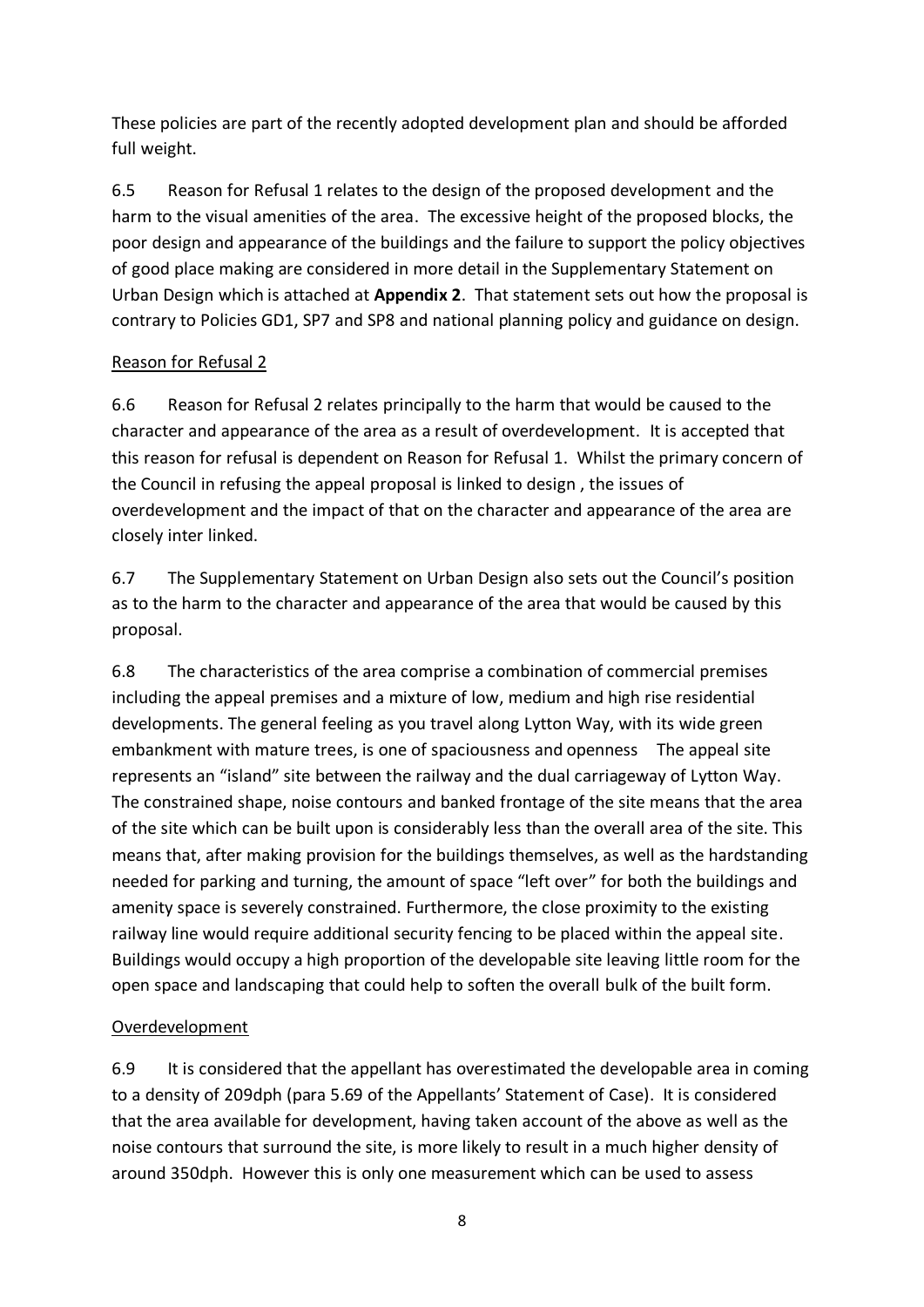overdevelopment. The Council has recently approved Reserved Matters for the Matalan site (LPA reference 20/00643/RMM) referred to by the Appellant for 526 flats in a town centre location. This demonstrates that the Council is not averse to high density developments, provided that the quality of design and the amenities for future residents is of a very high standard. That development included a 20 storey landmark building with a series of lower buildings around perimeter courtyards, which enclosed high quality amenity spaces, roof gardens and significant improvements to the public realm. Another key aspect of that development was a parking provision of around 10% (which is policy compliant in the town centre location) but also that the parking was arranged in an undercroft such that it did not detract from the open amenity space. In the case of the appeal site, the parking and circulation areas dominate the layout. While attempts to introduce variety in hard surface materials could help to provide interest, the need to provide car parking (which could be reduced and still be policy compliant) has resulted in soft landscaping being pushed to the margins rather than being focal points which could help to soften the tall buildings and making them more human in scale.

6.10 Looking at the proposed layout the impression is that the design of the appeal scheme was dictated by the number of units and the consequent size of the buildings needed to provide them rather than any consideration of the outside space. The large footprint of built development is exacerbated by large areas of dominant hardstanding which give an unduly cramped appearance and is indicative of poor design and overdevelopment. The outlook from the rear of Blocks 1-6 and the front, rear and northern side elevation of Block 7 would be over extensive areas of hardstanding and car parking.

6.11 The gaps between the frontage blocks would provide four wedge shaped areas of amenity terraces for future occupiers. While these areas would include tree planting they would be mainly hard surfaced. Their position between tall buildings would inevitably mean the area would be in shade for considerable parts of the day. Combined with their close proximity to a busy railway line would severely constrain their beneficial use as amenity space. Limited semi-public space in front of the proposed buildings would be narrow, congested and over powered by the buildings themselves.

6.12 While the "Arrival Square" would provide an opportunity for statement trees, as a two way hard surfaced street with parking leading to" Area 2 – Shared Surface lanes" which would consist of parking spaces and circulation area, the overall impression is one of a hard surface dominated by car parking. This would be a failure to meet the requirements of Policy GD1 (d) which requires development that "creates, enhances, or improves access to areas of public open space, green infrastructure, biodiversity and other public realm assets.

6.13 The principal amenity space, "The Sunken Garden" would need to function as flood attenuation, formal playspace as well as an access to the western car park. The Council's Parks and Amenity Officer raised concerns at the application stage about the need to elevate play equipment to avoid submersion in water and also had concerns about the need

9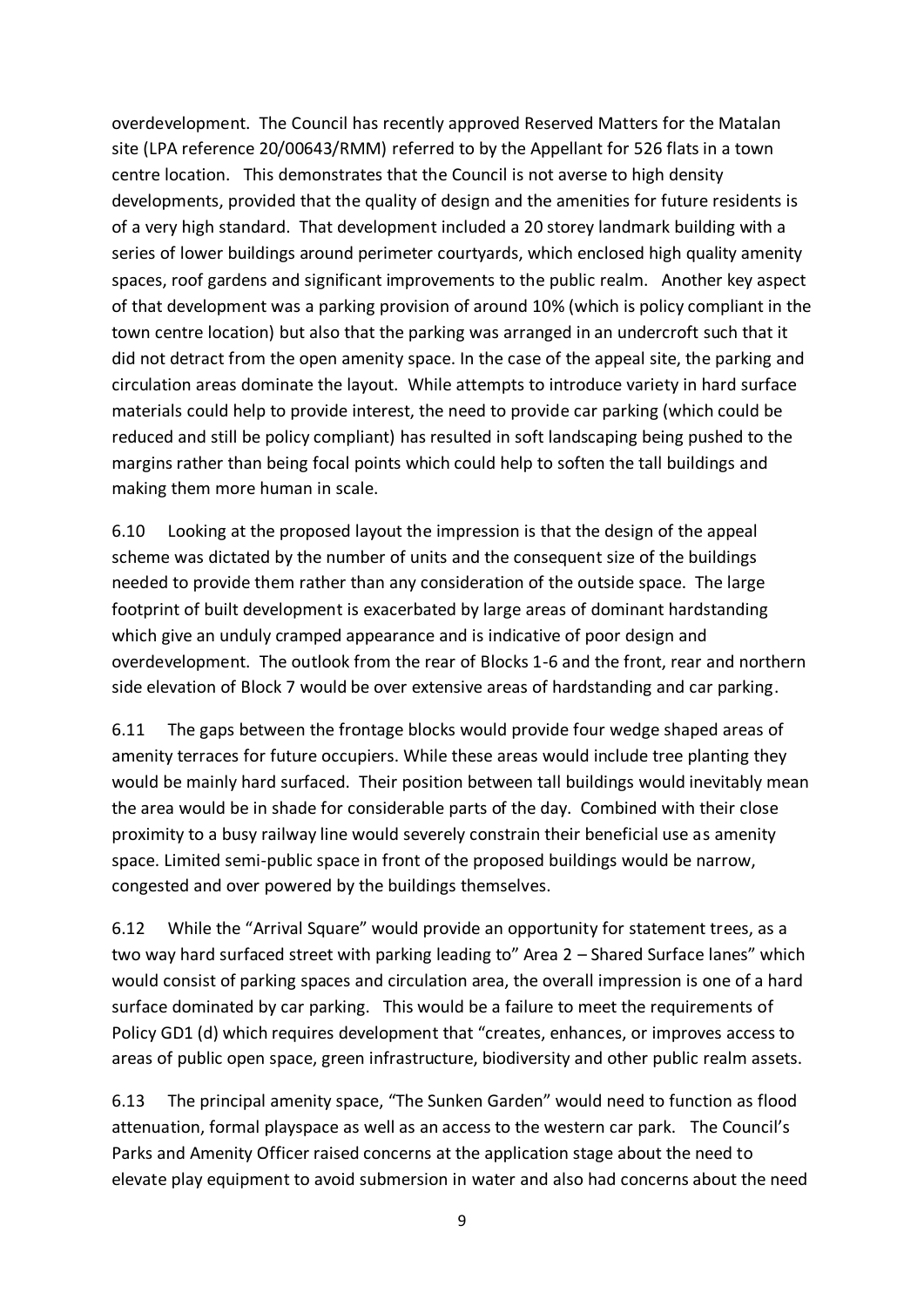to provide inclusive access (for limited mobility and disabilities) to the sunken garden and play features. This is a requirement of Policy GD1 (b) which states that permission will be granted where the proposed scheme improves the overall ease of movement for all users.

6.14 With regard to amenity space, the Council's Design Guide recommends that 50 sqm of amenity space plus an additional 10sqm per unit over 5 units is required. This also states that where there is no communal space, effort should be made to provide balconies or roof gardens. It is proposed to provide approximately 900 sq m of amenity space within the development which includes an equipped play area in the amenity space along with sculptural play within the courtyard spaces between the buildings and in the equipped amenity space. In addition, all of the buildings would be provided with balconies of approximately 5 sqm which would provide an area of open space for the occupiers. This provision would be below the standards recommended in the Design Guide providing approximately only 65% of the requirement.

6.15 An improved overall design could have addressed some of the issues which are highlighted above. For example, no attempt has been made to include sustainable roof infrastructure. This could have provided opportunities for the use of the roofs of the proposed buildings for a combination of amenity space for future residents, improved biodiversity in the form of green or blue roofs as well as improved overall drainage management. This could have been provided to meet the requirements of Policy GD1 (d) which requires development that "creates, enhances, or improves access to areas of public open space, green infrastructure, biodiversity and other public realm assets.

#### Summary on overdevelopment and impact on character and appearance of the area

6.16 In summary, the reasons set out above are symptoms of the poor design of the appeal proposal. It follows that the poor design amounts to an over development of the site which would be harmful to the character and appearance of the area.

6.17 Whilst acknowledging the policy imperative to deliver housing and make the most effective use of brownfield urban land it is considered that the appeal proposal would result in an overdevelopment as almost the entire site would be covered by built form. This would be contrary to Policies SP8 and GD 1 of the adopted local plan, the guidance contained within the NPPF and the PPG and the advice in the National Design Guide.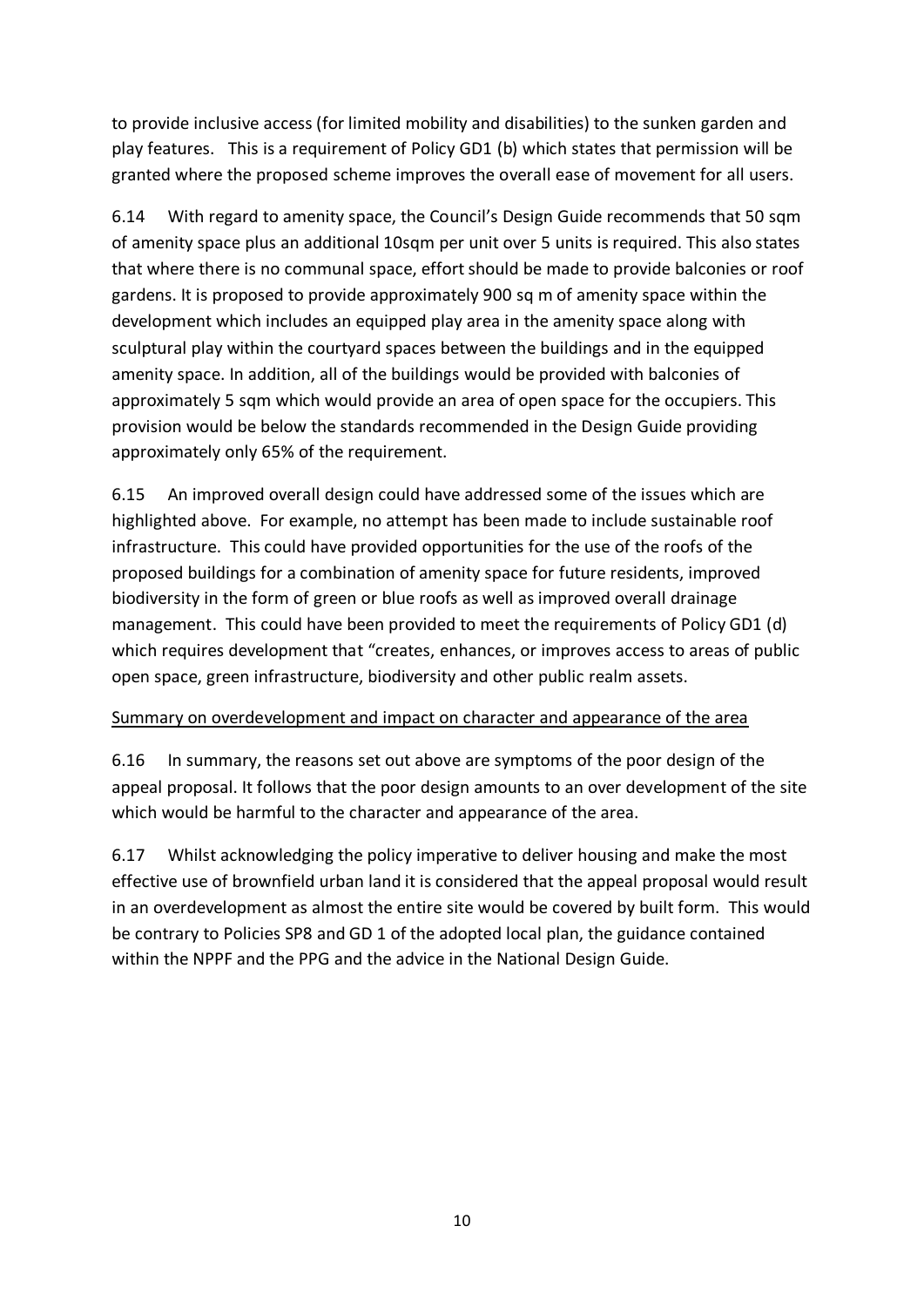#### **Impact of the appeal proposal on Infrastructure and mitigation**

6.18 Refusal Reason 3 refers to the Appellant's failure to provide the necessary mitigation required to deal with the impact that the proposed development would have on the demand on the infrastructure required to support the proposed development.

Policy SP5 states that:

This plan will ensure the infrastructure required to support its targets and proposals is provided. New development will be required to contribute fairly towards the demands it creates. We will:

a. Permit permission where new development

i. Makes reasonable on-site provision, off-site provision or contributions towards (but not limited to) the following where relevant:

affordable housing; biodiversity; childcare and youth facilities; community facilities; community safety and crime prevention; cultural facilities; cycling and walking; education; flood prevention measures; Gypsy and Traveller accommodation; health care facilities; leisure facilities; open spaces; passenger transport; play areas; policing; public realm enhancement; road and rail transport; sheltered housing; skills and lifelong learning; sports; supported housing; travel plans; utilities and waste andrecycling.

ii. Includes measures to mitigate against any adverse impact on amenity or the local environment where this is appropriate and necessary; or

iii. Meets any specific requirements relating to individual sites or schemes set out elsewhere in this plan;

b. Use developer contributions, legal agreements, levies or other relevant mechanisms to make sure that the criteria in (a) are met;

c. Deliver a major reconfiguration of the road network in and around the Town Centre to catalyse regeneration;

d. Work with Hertfordshire County Council, Highways England, the NHS, the Local Enterprise Partnership and other relevant service providers and agencies to deliver additional highway, education and health capacity as well as new and enhanced open spaces and community and leisure facilities; and

e. Co-operate with other utilities and service providers to ensure that appropriate capacity is available to serve new development.

f. Ensure new development does not have an adverse effect on the Lee Valley Special Protection Area (SPA). New development post 2026 will only be permitted if the required capacity is available at Rye Meads STW, including any associated sewer connections.

6.19 The Council's case in support of this reason for refusal is set out in the Supporting Statement from Hertfordshire County Council which is attached as **Appendix** 3. The Council entirely endorses the position set out by Hertfordshire County Council as to why a specific contribution via a section 106 planning obligation towards primary school provision is required. In summary, the failure of the appeal scheme to provide a financial contribution towards the provision of a new primary school renders the scheme contrary to Policy SP5 of the Stevenage Borough Local Plan.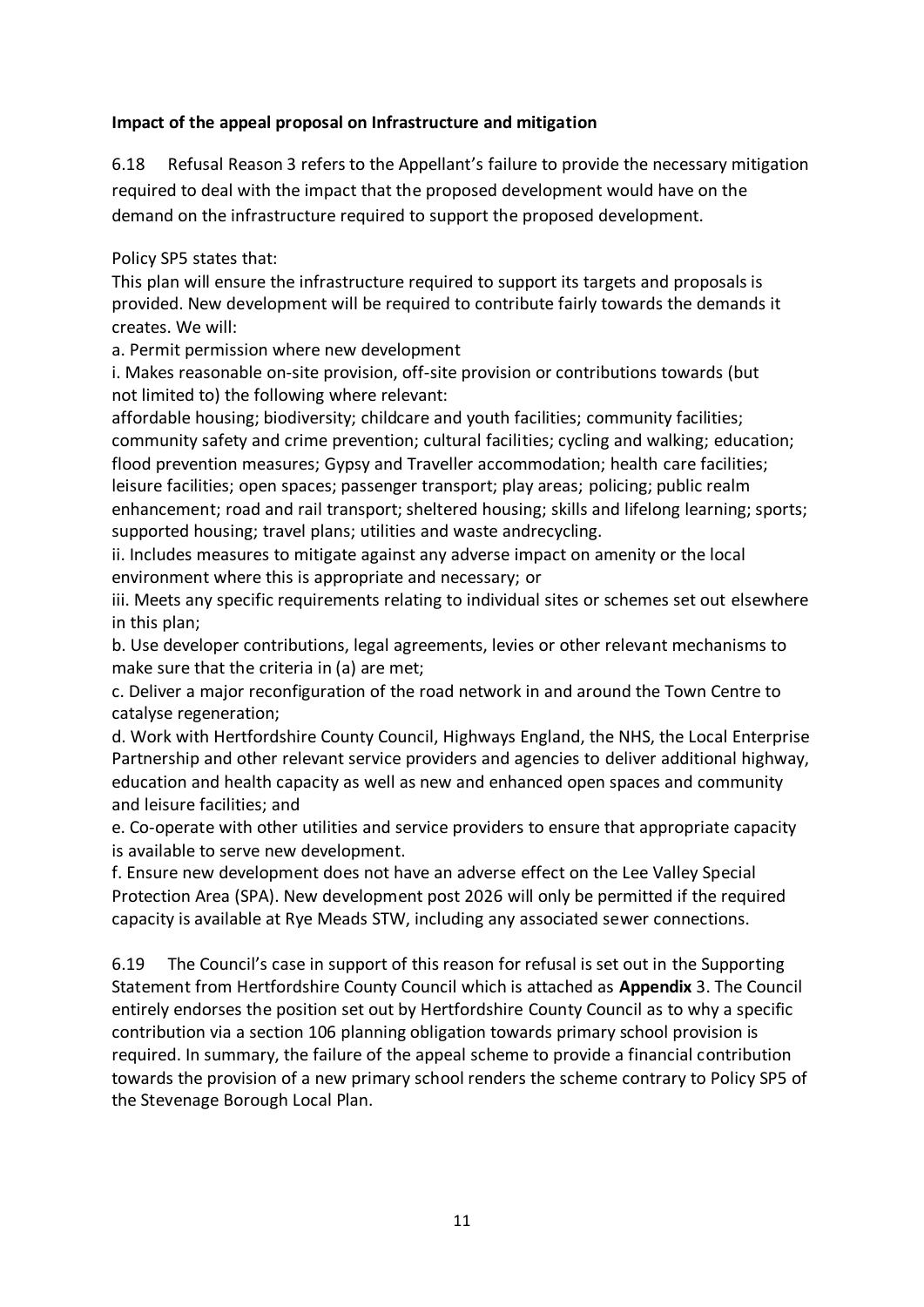### **HOUSING LAND SUPPLY**

6.20 A Supplementary Statement setting out the Council's updated position on the Five Year Housing Land Supply, the proposal for an Action Plan following the publication of the most recent Housing Delivery Test, as well as further details on Deliverable Sites is attached as **Appendix 1**.

6.21 In summary, the Council considers that it can demonstrate a 5.04 year housing land supply, with a surplus of 25 dwellings for the five year period ending 31 March 2025. The Council's position will be updated shortly following the County Council's annual housing survey which will be completed by the end of March 2021.

6.22 It should be noted that although the delivery of housing in Stevenage is below (less than 75% of) the housing requirement over the previous three years (thus triggering the presumption under NPPF paragraph 11(d), that this shortfall is only likely to be temporary. The evidence from the Council's housing team at Appendix 1 shows that it is in essence a "one off". The evidence at Appendix 1 is that "as a result of the Council's efforts to promote house building and the fact that the 2017/18 figure won't be part of next year's score, the Council expects the low result of the 2020 HDT to be a one-off and that the 2021 HDT score will ensure the Council will not have to apply the presumption for a prolonged period".

6.23 The fact that the shortfall is likely only to temporary (and the fact that the Council can demonstrate a 5YLS) is relevant to the weight to be attached to the benefits of the scheme in the form of delivery of housing. The approach set out by the Court of Appeal in Hallam Land Management Ltd v SSCLG [2018] EWCA Civ 1808 is relevant here. The Court of Appeal confirmed that:

*"The weight given to the benefits of new housing development in an area where a shortfall in housing land supply has arisen is likely to depend on factors such as the broad magnitude of the shortfall, how long it is likely to persist, what the local planning authority is doing to reduce it, and how much of it the development will meet." (at [51]).*

That case pre-dated the introduction of the Housing Delivery Test in the 2019 NPPF, and was only addressing a situation where there is a shortfall in housing land supply. However, by analogy, the principle set out above at [51] of the judgment applies equally where delivery of housing has fallen short of the 75% target.

6.24 As the Council's evidence shows, the shortfall is not significant, is not likely to persist. That reduces the weight that the Appellant will seek to attribute to the delivery of housing in circumstances where the Council has not met the 75% housing delivery target.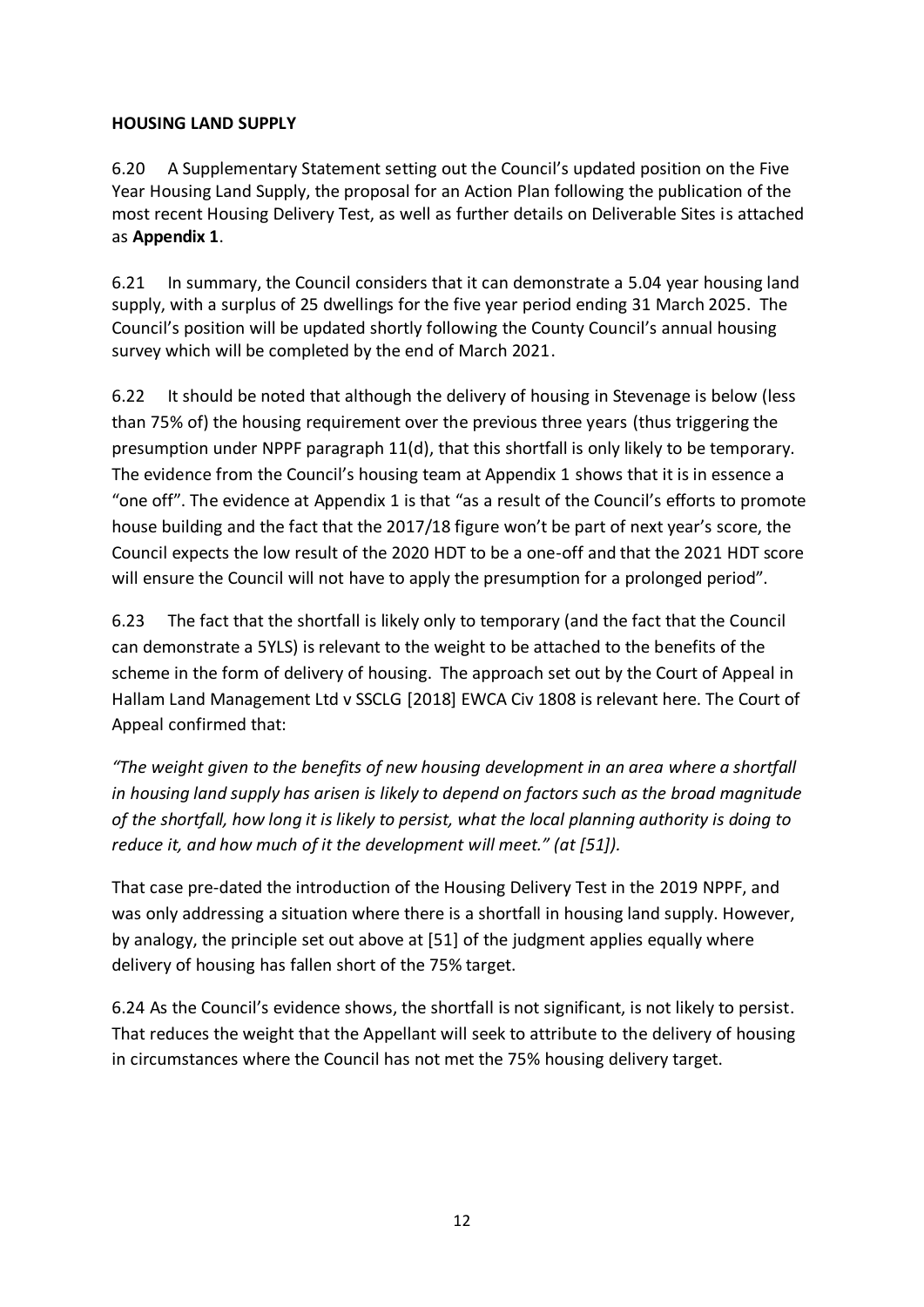### **7.0 RESPONSE TO THE APPELLANT'S STATEMENT OF CASE**

7.1 In response to the Appellant, the Council would highlight the following areas where there is no dispute between the parties:

- The site constitutes Previously Developed Land(PDL)
- The principle of redevelopment of the site for residential use;
- The site is located in a sustainable location with easy access to town centre facilities, transport hubs and leisure facilities;
- all of the dwellings accord with the floorspace requirements set out in the adopted local plan
- Impact of the development on Air Quality
- Sustainable construction and Climate Change subject to conditions
- Impact of development on Noise
- Overall mix of 1,2 & 3 bedroom dwellings is in accordance with Policy
- No objection has been raised by the County Highway Authority, subject to conditions, to the proposed development on highways and transportation issues.
- The proposed development is considered to be acceptable from a sustainable drainage viewpoint.

7.2 The Appellant claims, at paragraphs 5.173 to 5.176 of their Statement of Case, that because of an earlier under provision of affordable housing, their proposed contribution now should be given substantial weight in the overall planning balance. The Council disagrees.

7.3 The latest AMR is 2018/19 was published in 2019; this gives a figure of 247 affordable units completed. The AMR for 2019/2020 has not yet been published but indications are that completions have increased by 35 to 282 units as of 31 March 2020. The running total to 4 March 2021 is 390 dwellings completed. Therefore, whilst the earlier undersupply is acknowledged, the increasing reliance on large sites to deliver housing in the Borough will also mean that affordable housing will increase significantly when compared to past delivery. It is also worth pointing out that the Council is itself delivering 295 additional units for social rent under construction as part of SBC-led schemes.

7.4 Furthermore, the targets included in the Plan were determined taking account of previous undersupply which contributes to the significant demand for future affordable housing provision. It is also worth noting that the Local Pan was adopted some eight years into the plan period. The earlier undersupply has helped inform the affordable housing requirements in Policy HO7. The Plan already reduces the affordable housing target for sites on Previously Developed Land (such as the appeal site) down to 25% to allow for lower levels of viability. Regardless of previous undersupply, any amount below 25%, such as that proposed in the appeal scheme, would not provide the benefit that the Local Plan policy is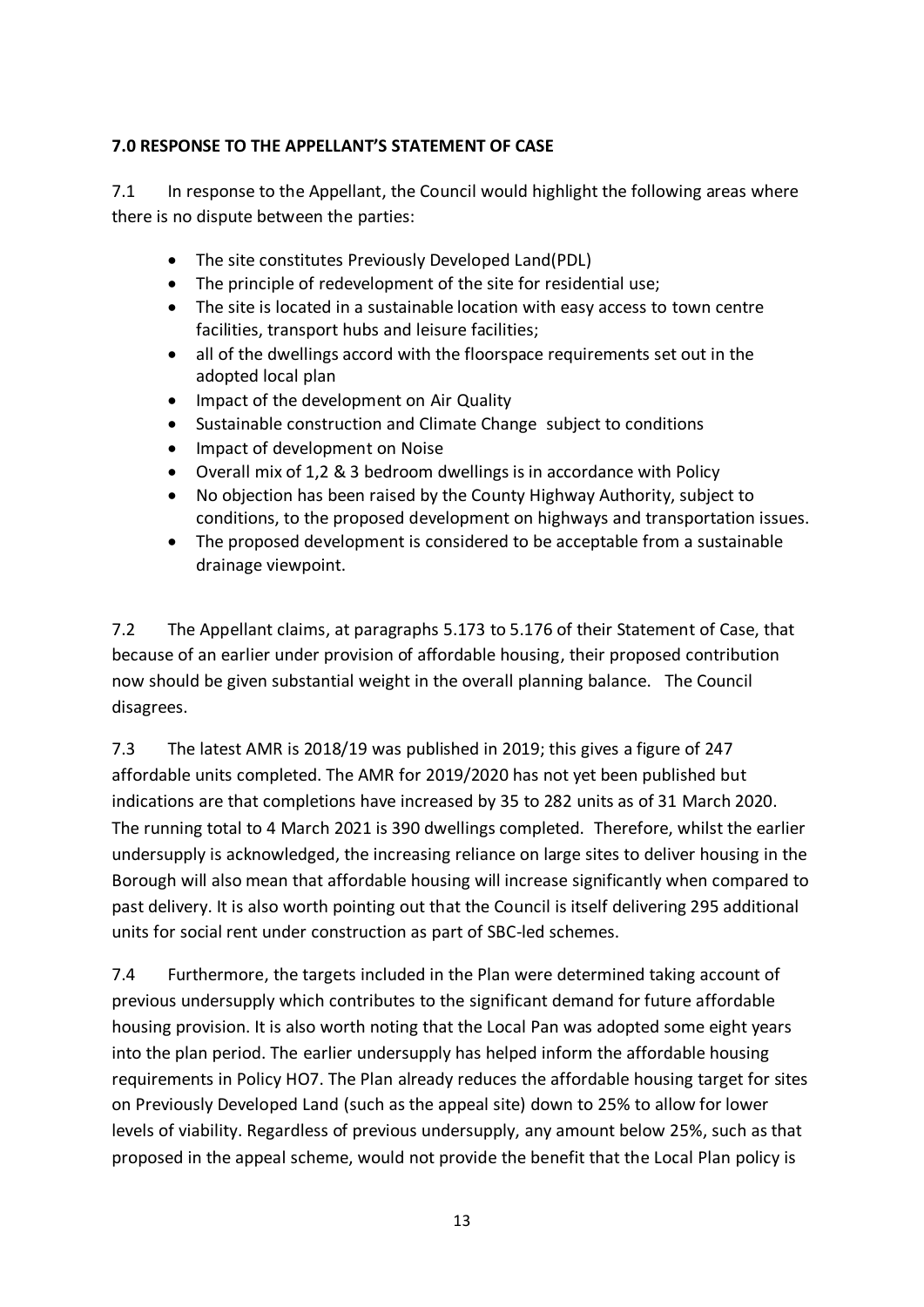intended to generate. Therefore, very little additional weight should be attributed to the limited affordable housing in the appeal scheme in the overall planning balance.

### **8.0 PLANNING BALANCE**

8.1 It is acknowledged that the appeal site is suitable and available for the delivery of a substantial quantity of residential development, including affordable homes. It is therefore acknowledged that some weight should be attached to the benefit of the provision of new housing, particularly in circumstances where the Council (at least in the most recent Housing Delivery Test) is not meeting the 75% target referred to in the NPPF. However, for the reasons set out above, the weight given to the delivery of new housing as part of this appeal proposal circumstances where the failure to meet the HDT target is likely to be a "one-off" is not so significant as to outweigh the conflict with the development plan taken as a whole.

8.2 The Council acknowledges that there are a number of other benefits arising from the appeal scheme. These include the economic activity and jobs that construction would bring as well as benefits that the additional residents would contribute to the economy of the town centre. The redevelopment of the site would bring a vacant site back into beneficial use. These all benefits which carry weight in favour of the proposal. Paragraph 118 of the NPPF requires that substantial weight be given to the reuse of suitable brownfield land for homes and other identified needs.

8.3 However, it is considered that the benefits above do not outweigh the conflict with a number of the policies in the development plan identified above. The need for high quality design is set out in a wide range of development plan policies and guidance. Policies SP7, SP8 and GD1 of the adopted Local Plan require new development to be of an appropriate design and scale that respects the character, appearance and visual amenity of the site and its surroundings and the appeal proposal's failure to comply with these policies attracts significant adverse weight. Additionally, significant weight should be attributed to the harm that would arise as a result of the failure of the appeal proposal to mitigate the impact of the appeal proposal on the demand on the infrastructure contrary to Policy SP5 of the adopted Local Plan. The Framework promotes good design as a means of creating better places in which to live and work. It advocates development that will add to the overall quality of the area, which is sympathetic to local character and which aim to achieve healthy, inclusive and safe places. The Council considers that the appeal proposal fails to achieve this.

8.4 Due to the housing land supply situation, paragraph 11d(ii) of the NPPF is engaged. This requires the adverse impacts of the proposal and its benefits to be considered against the Framework policies, taken as a whole.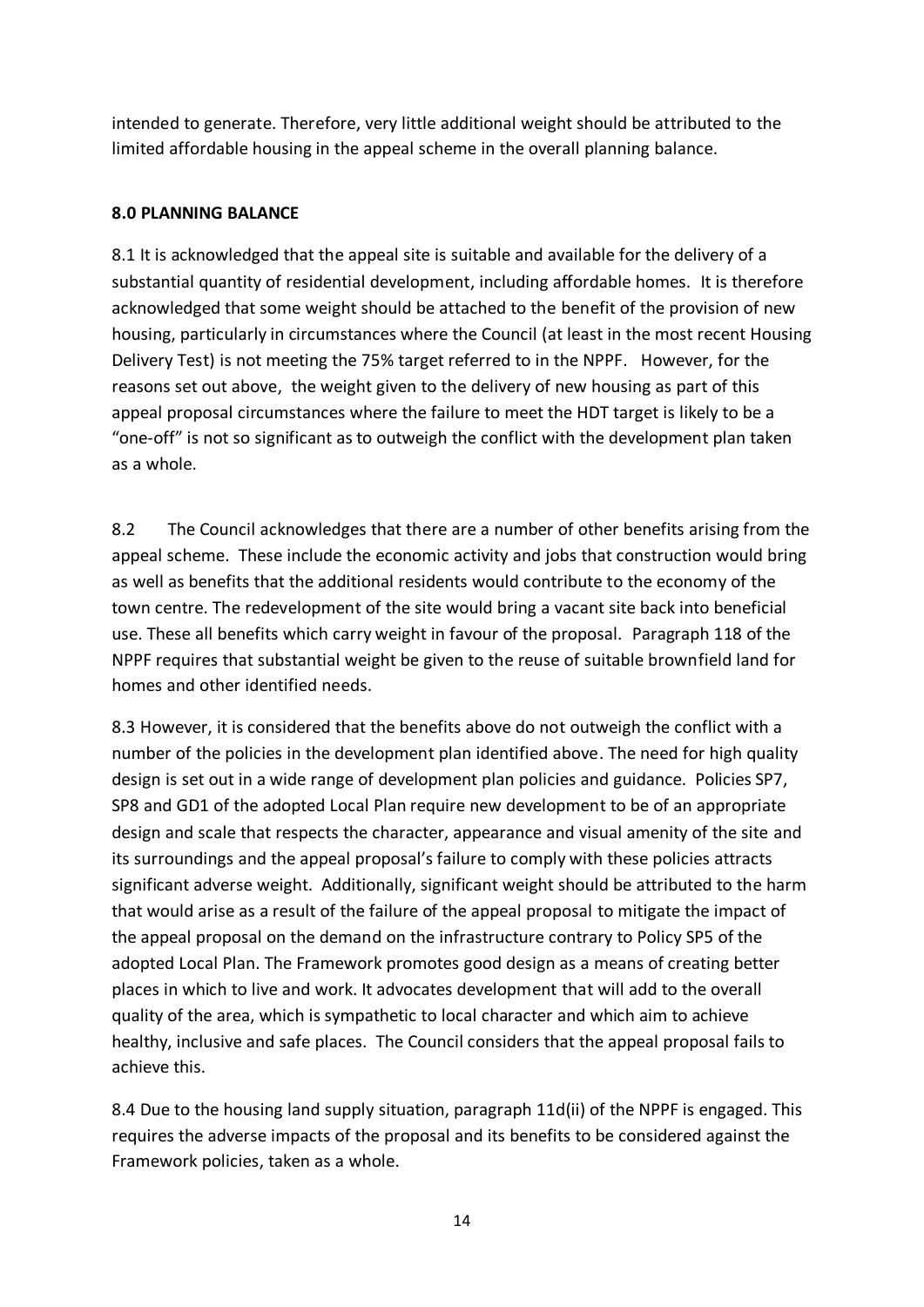8.5 The approach to the application of the NPPF and its place as a material consideration has very recently been summarised thus by the Court of Appeal in Gladman Developments Limited v SSCLG at [33]:

(1) The NPPF is one of the "other material considerations" to which the decision-maker must have regard in performing the statutory duties under [section 70\(2\)](https://uk.westlaw.com/Document/I113C8FC0E44C11DA8D70A0E70A78ED65/View/FullText.html?originationContext=document&transitionType=DocumentItem&contextData=(sc.DocLink)) of the 1990 Act and [section 38\(6\)](https://uk.westlaw.com/Document/I8A0D32F0E44811DA8D70A0E70A78ED65/View/FullText.html?originationContext=document&transitionType=DocumentItem&contextData=(sc.DocLink)) of the 2004 Act (see [Hopkins Homes Ltd.](https://uk.westlaw.com/Document/ID5BD51A0356611E78A33A55FC9E10EC7/View/FullText.html?originationContext=document&transitionType=DocumentItem&contextData=(sc.DocLink)) , at paragraphs 21 and 75).

(2) The policies in the NPPF are predicated on the primacy of the development plan in the "plan-led" system. It was pointed out by the Supreme Court in [Hopkins Homes Ltd.](https://uk.westlaw.com/Document/ID5BD51A0356611E78A33A55FC9E10EC7/View/FullText.html?originationContext=document&transitionType=DocumentItem&contextData=(sc.DocLink)) (at paragraph 21), and by this court in East [Staffordshire Borough Council](https://uk.westlaw.com/Document/IB65E76505FDB11E79C6791C58DF5FEB9/View/FullText.html?originationContext=document&transitionType=DocumentItem&contextData=(sc.DocLink)) (at paragraph 13), that the NPPF must be interpreted and applied – as it recognises itself – consistently with the statutory scheme, within which it takes its place as a material consideration.

The Court of Appeal also confirmed (at [34]) that:

*"(1) The "presumption in favour of sustainable development", now in paragraph 11 of the 2019 version of the NPPF, is not a statutory presumption. It is a presumption of national planning policy (see East Staffordshire Borough Council, at paragraph 35(1)).*

*(2) The presumption itself is not irrebuttable, and is not automatically decisive of any particular outcome for an application for planning permission. The policy in paragraph 11c) and d) provides guidance on decision-making, under the statutory duties in section 70(2) of the 1990 Act and section 38(6) of the 2004 Act, in specified circumstances. It does not purport to be prescriptive (see East Staffordshire Borough Council, at paragraph 35(3)).*

8.6 Importantly, and critically, the Court of Appeal has confirmed (at [42]) that:

*"decision-makers are not legally bound to disregard policies of the development plan when applying the "tilted balance" under paragraph 11(d)(ii).*

The Council considers that adverse impacts identified in this Statement demonstrably outweigh the benefits of the appeal proposal when assessed against the policies in the Framework, taken as a whole, and when taking into account the significant conflict with the relevant development plan policies referred to above.